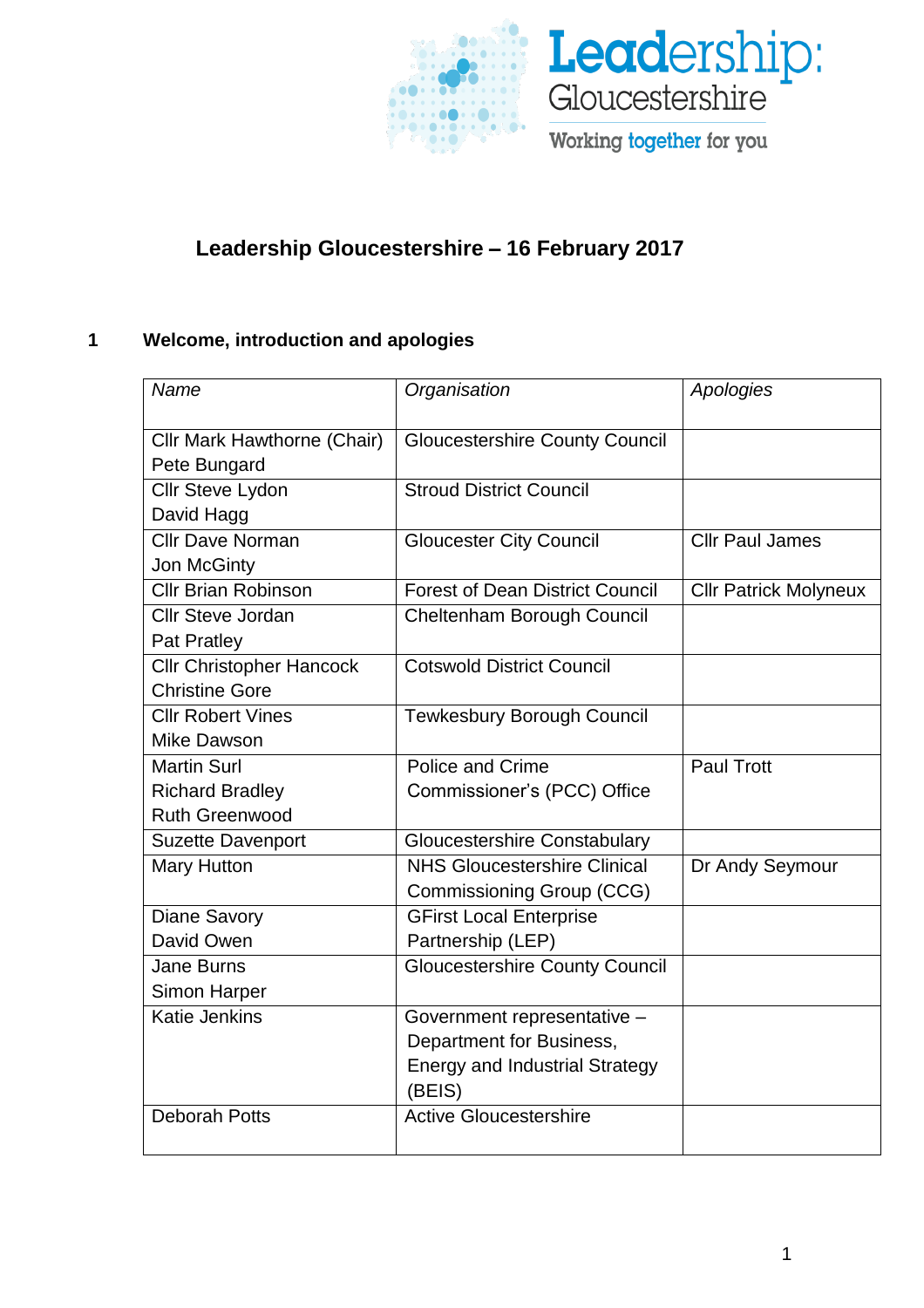# **2 LAST MEETING**

#### **2.1 Action notes**

The notes of the meeting held on 15 December 2016 were agreed.

#### **2.2 Actions arising**

#### **a) Budget 2017-18 positions**

Information had been circulated summarising the budget positions for Leadership Gloucestershire partners.

Cllr Dave Norman reported that Gloucester City Council were lobbying for extra funding through Richard Graham MP. A meeting was due to be held with Minister the following Monday (20 February 2017).

Martin Surl reported that the Police and Crime Panel had endorsed a 1.99% increase in the Police precept.

It was understood that the Government would be making a final announcement on local government funding on 22 February 2017.

#### **b) Business Rates Retention Scheme**

David Hagg provided an update on the latest position. The Government had indicated that pilot schemes would be run in a number of areas. Gloucestershire was well placed to be involved with a single business rates' pool already in place and co-terminous public sector boundaries. The Gloucestershire MPs were likely to be supportive. *Action – David Hagg* 

### **c) Employment Skills Award**

An update on funding available through the Employment and Skills Board would be provided following the meeting. *Action – Simon Harper (to advise Pete Carr GCC)*

### **3 GLOUCESTERSHIRE MOVES**

Cllr Mark Hawthorne welcomed Deborah Potts, Chief Executive of Active Gloucestershire.

Mary Hutton introduced the item, noting that being active had significant benefits for people's wellbeing. This not only related to good health but also to reduced demand for social care, independent living and better employment opportunities. Sport England would be supporting 10 pilot programmes across the country with funding available over four years. There was potential for Gloucestershire to attract as much as £13m in public funding.

Deborah Potts made a PowerPoint presentation providing background to Gloucestershire Moves and setting out the ambitions for the county. She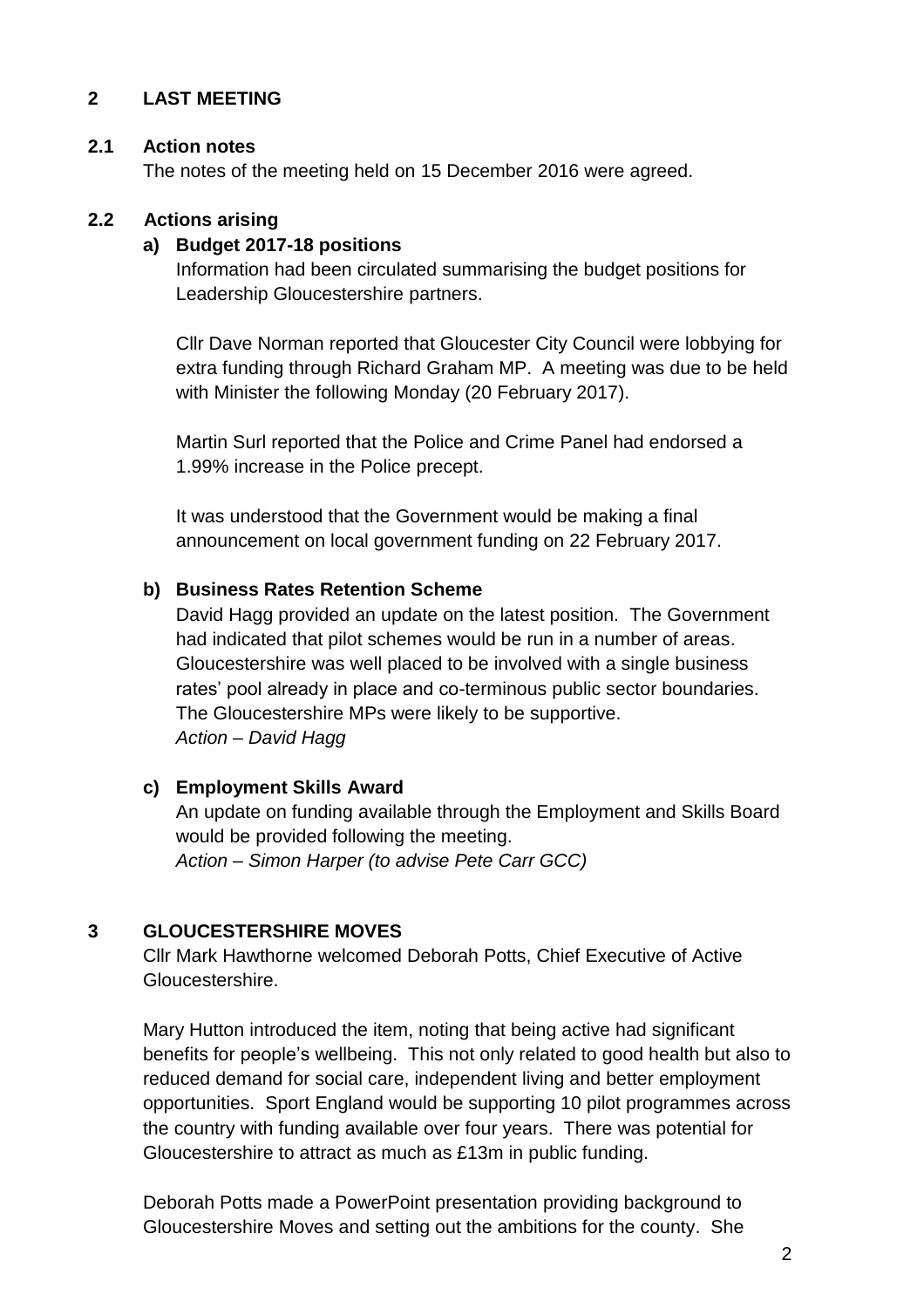believed that it could be a flagship programme for Vision 2050. There was an opportunity for the county to become a national role model through a new approach to physical activity. The modelling showed potential savings to the county of £1.285bn over 10 years (health £9m, social care £12m, transport £103m, productivity £1.162m).

The aim was that by 2050 Gloucestershire would be the most active county in the country, physical activity would be the norm and the county would be known as a tourist destination for sport and physical activity.

Leadership Gloucestershire partners recognised the links between Gloucestershire Moves and Vision 2050. Vision 2050 would be looking at the future design and location of housing in the county and would include a vision for the use of the landscape and leisure. Without change, the county would 'drift' with an increasingly aging population, fewer economically active people and poor business productivity.

Answering questions, Deborah confirmed that an audit had taken place of activities across the county. She believed that the county's position was strong but she recognised that there were areas where funds were not necessarily being used in the right way with the duplication of activities and wasted resources. She said that discussions had been held with the district councils and an agreement had been reached on the support for year one. Funding was also being sought from other public sector partners, although the sums involved were not large. Private sector organisations were being approached and Deborah was confident that they would provide financial sponsorship.

Partners asked Deborah to look again at the financial model for the programme as the benefits for health and social care looked low in comparison with the other areas identified. More detailed information was required on how the programme related to the public sector (for example the healthy living agenda). It was important for partners to understand the impact of the programme on their own priorities.

It was hoped that the programme would learn from best practice elsewhere. Suffolk, for example, had been particularly successful in engaging with local communities through parish and town councils. Deborah explained that one of the key strands of activity for Gloucestershire Moves was capacity building for smaller organisations, such as parish councils, to allow them to participate in the programme.

In terms of the ambitions for the programme, partners suggested that specific targets should be identified rather than stating that Gloucestershire would become the most physically active in the country.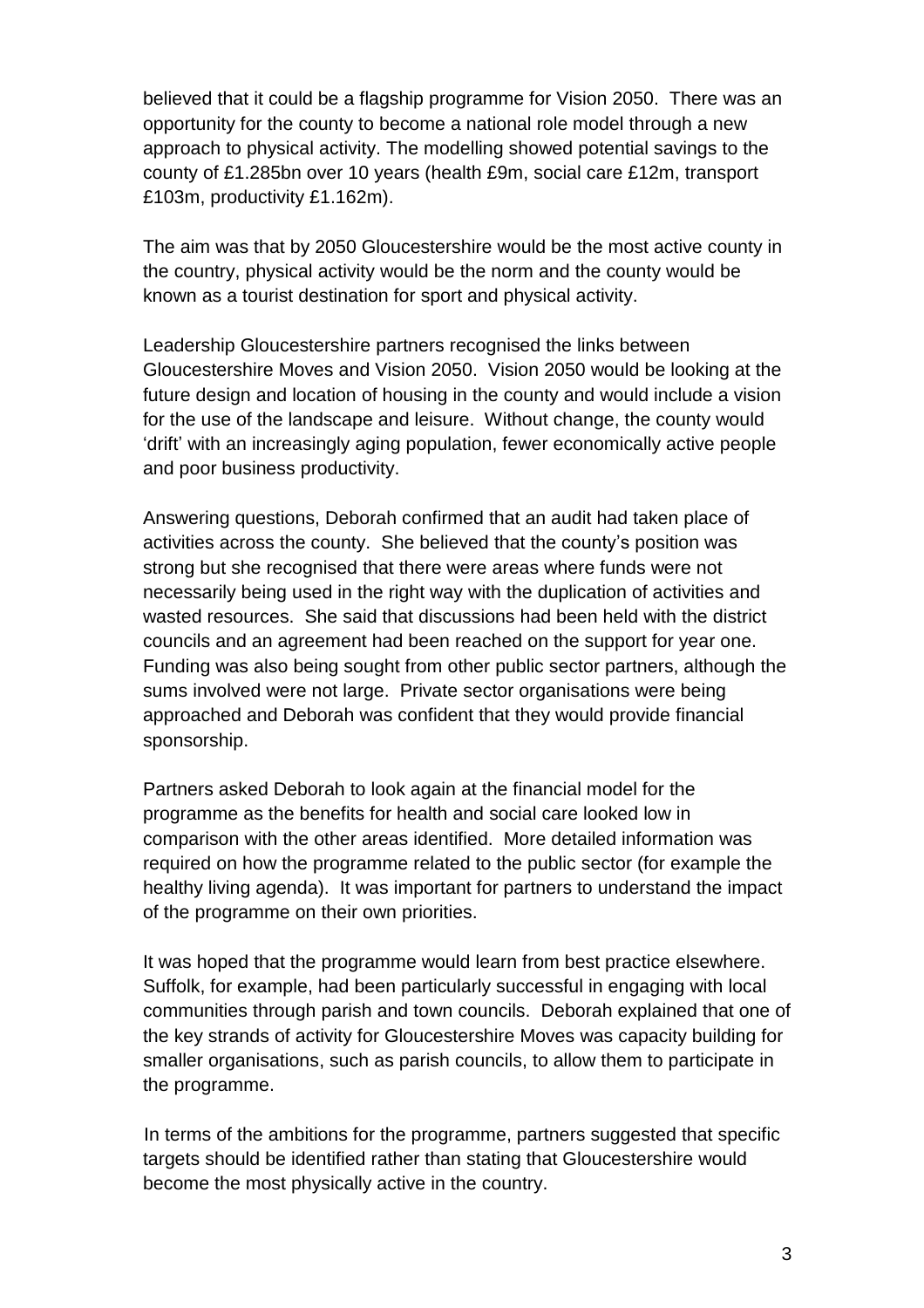There was support for the programme amongst Leadership Gloucestershire partners and it was agreed that the Gloucestershire Health and Wellbeing Board (HWB) should have a primary role in governance. It was noted that the programme fitted well under the HWB's Prevention and Self-care Group.

It was agreed that Jon McGinty would work with Mary Hutton and Deborah Potts to clarify the governance of the programme, including how the interests of the district councils would be addressed. *Action – Jon McGinty and Mary Hutton*

# **4 POLICING AND CRIME ACT 2017**

A paper had been circulated from the Police and Crime Commissioner setting out the current position.

Martin Surl invited Ruth Greenwood, one of the policy officers at the Commissioner's Office, to provide a briefing on the provisions included in the Policing and Crime Act 2017 which had received Royal Assent on 31 January 2017.

Ruth made a PowerPoint presentation covering the background to the Act including the Conservative manifesto pledge and the consultation undertaken by the Government. She explained that the purpose of the Act was to further reform policing and enable important changes to the governance of fire and rescue services.

The Act included a duty for emergency services to collaborate but did not prescribe how this should happen locally. It provided an opportunity for Police and Crime Commissioners to submit a business case for the fire and rescue service in their area to come under the remit of the Commissioner's Office. A number of Commissioners had already announced their intention to explore local business cases. A range of models were available for the governance of the police and the fire and rescue service under the Commissioner's Office.

Martin stated that he did not have a strong view on whether the fire and rescue service would be better placed under the remit of the Commissioner's Office. He said that he was not prepared to spend council taxpayers' money on exploring a local business case. However, funding was available from the Home Office through the Police and Transformation Fund for this purpose. He had been informed that around £100,000 would be available for exploring a local business case. This would allow the public to be consulted on what was best for Gloucestershire. The consultation would be undertaken later in the year (after the Purdah period for the County Council election in May).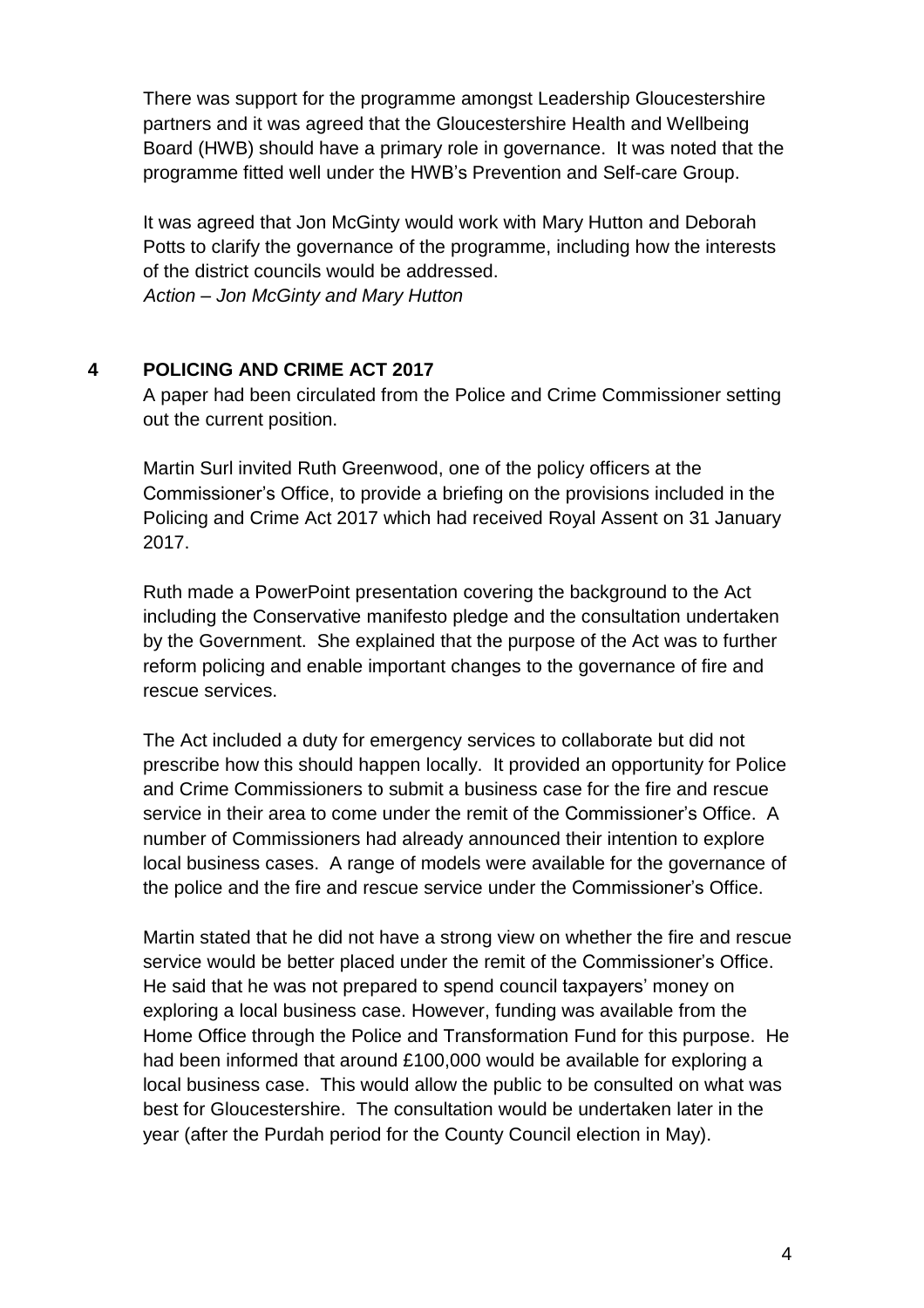Martin did not expect a business case to be submitted until the Autumn at the earliest. His understanding was that only the Commissioner could submit a business case but Ruth undertook to check the position with the Home Office. *Action –Ruth Greenwood*

Cllr Mark Hawthorne noted that fire and rescue services that were integrated within local authorities, such as Gloucestershire Fire and Rescue Service, were in a very different position to standalone fire and rescue authorities. He said that Gloucestershire County Council had been working with local authorities in a similar position to make a strong case for fire and rescue services to be retained. He explained that a piece of work had been commissioned highlighting the benefits in Gloucestershire of the fire and rescue service remaining within the Council. Council officers would be sharing information on the fire and rescue service, including the outcome of the work that been undertaken, with the Commissioner's Office. He said that the Council strongly supported the retention of Gloucestershire Fire and Rescue Service.

Other partners were concerned that different views would emerge on the future governance of Gloucestershire Fire and Rescue Service. They noted the importance of involving South Western Ambulance Service in any collaborative arrangements. They were anxious that the Commissioner's consultation involved partners from across the public sector and hoped that a consensus could be reached on the best approach for Gloucestershire.

Martin was requested to keep Leadership Gloucestershire updated on developments and provide an opportunity for the Police and Crime Panel, which included members from the seven councils, to scrutinise the local business case.

#### *Action – Martin Surl and Simon Harper*

Martin also made a statement about the reason why he had withdrawn from membership of the Gloucestershire Road Safety Partnership. He explained that legal advice had been given to Commissioners across the country regarding concerns about the way road safety partnerships had been established. Cllr Hawthorne noted that Martin was the only Commissioner to date who had withdrawn from a local road safety partnership.

### **5 GROWING GLOUCESTERSHIRE**

Mike Dawson presented a report on options for Strategic Planning collaboration. He recognised the benefits of appointing a Planning Commissioner and adopting a more flexible approach to providing resources for strategic planning. This did not necessarily mean a shared service but would allow a more joined-up approach and provide greater capacity across the county. Any new arrangements would not impact in any way on the sovereignty of individual planning authorities.